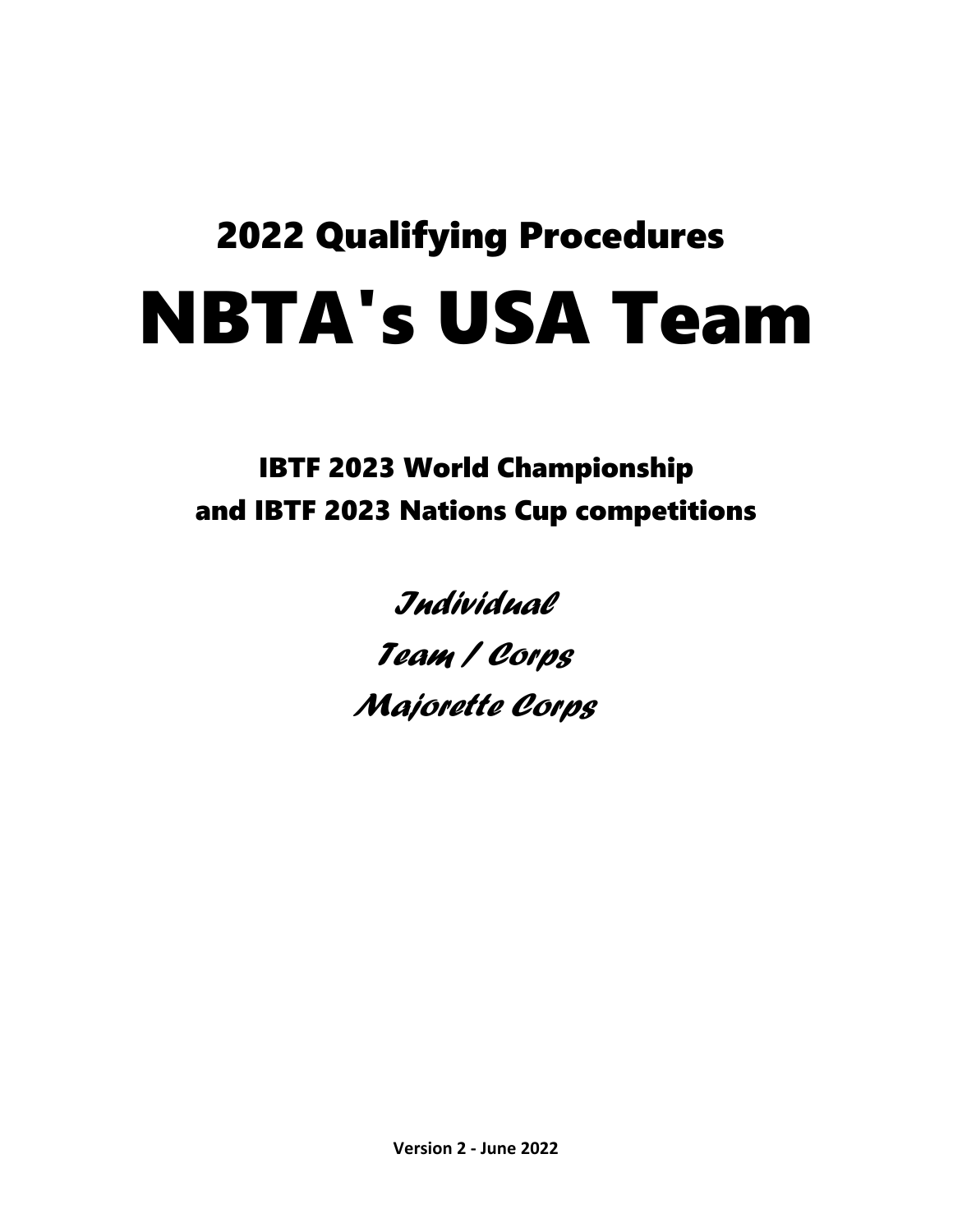## Summary of NBTA's IBTF Qualifying

#### **What events are we qualifying for?**

NBTA is qualifying for the IBTF 2023 World Championship and Nation's Cup Level A. This includes all individual, duets/pairs, teams, groups, and Corps events that are being offered.

|                    | INDIVIDUAL/DUET/         | For each event, there wil be 4 women divisions (IBTF 12-14, 15-17, 19-21 and 22+)<br>and two male divisions (IBTF 12-17, 18+) |                                                 |  |  |  |  |
|--------------------|--------------------------|-------------------------------------------------------------------------------------------------------------------------------|-------------------------------------------------|--|--|--|--|
|                    | <b>PAIR EVENTS</b>       | World Championship Team                                                                                                       | Nation's Cup Team                               |  |  |  |  |
|                    | X-STRUT                  | 3 slots + 1 alternate                                                                                                         | 3 slots + 1 alternate                           |  |  |  |  |
|                    | <b>SOLO</b>              | 3 slots + 1 alternate                                                                                                         | 3 slots + 1 alternate                           |  |  |  |  |
|                    | <b>ARTISTIC TWIRL</b>    | 3 slots + 1 alternate                                                                                                         | 3 slots + 1 alternate                           |  |  |  |  |
|                    | 2-BATON                  | $3$ slots + 1 alternate                                                                                                       | 3 slots + 1 alternate                           |  |  |  |  |
|                    | 3-BATON                  | $3$ slots + 1 alternate                                                                                                       | $3$ slots + 1 alternate                         |  |  |  |  |
|                    | <b>DUET</b>              | 3 slots (no alternate)                                                                                                        | 3 slots (no alternate)                          |  |  |  |  |
|                    | <b>ARTISTIC PAIRS</b>    | 3 slots (no alternate)                                                                                                        | 3 slots (no alternate)                          |  |  |  |  |
| <b>TEAM EVENTS</b> |                          |                                                                                                                               |                                                 |  |  |  |  |
|                    |                          | World Championship Team                                                                                                       | Nation's Cup Team                               |  |  |  |  |
|                    | <b>TWIRLING TEAM</b>     | 1 team                                                                                                                        | 1 team                                          |  |  |  |  |
|                    | <b>ARTISTIC TEAM</b>     | 1 team                                                                                                                        | 1 team                                          |  |  |  |  |
|                    | <b>GROUP EVENTS</b>      |                                                                                                                               |                                                 |  |  |  |  |
|                    | <b>ARTISTIC GROUP</b>    | 1 team                                                                                                                        |                                                 |  |  |  |  |
|                    | <b>TWIRLING CORPS</b>    |                                                                                                                               |                                                 |  |  |  |  |
|                    | <b>TWIRLING CORPS</b>    | 1 corps                                                                                                                       |                                                 |  |  |  |  |
|                    | <b>MAJORETTE CORPS</b>   |                                                                                                                               |                                                 |  |  |  |  |
|                    |                          | World Championship Team                                                                                                       |                                                 |  |  |  |  |
|                    | <b>TRADITIONAL CORPS</b> | 1 Junior Corps (12-17) and 1 Senior Corps (18+)                                                                               |                                                 |  |  |  |  |
|                    | <b>EXHIBITION CORPS</b>  |                                                                                                                               | 1 Junior Corps (12-17) and 1 Senior Corps (18+) |  |  |  |  |
|                    | <b>PARADE CORPS</b>      |                                                                                                                               | 1 Junior Corps (12-17) and 1 Senior Corps (18+) |  |  |  |  |
|                    | <b>SHOW TWIRL CORPS</b>  |                                                                                                                               | 1 Junior Corps (12-17) and 1 Senior Corps (18+) |  |  |  |  |

### **Who is eligible to qualify?**

Qualifying is open to those twirlers in attendance at AYOP in South Bend, IN in July 2022 At AYOP, NBTA rules and ages will apply. No gymnastics will be allowed at AYOP.

#### **How will we know if we qualified?**

Any athlete interested in qualifying for either the World Championship or the Nations Cup will be required to fill out a one-page information form at AYOP. (Forms will be at the head table) Based on the AYOP results and form responses, it is our plan to then ask the athletes if they accept or decline the slot on the NTBA-USA team. It is our intention to notify the World Championship qualifying athletes within 7 days after AYOP. To accept a slot, an athlete(s) will be required to sign a contract with NBTA-USA as well as place a non-refundable deposit. After all of the World Championships slots are filled and confirmed, NBTA will then notify the qualifying athletes for the Nations Cup slot. It is expected the entire process to take about 4 weeks.

#### **What are the IBTF rules?**

Although we are qualifying with NBTA rules, any athlete or group that takes a slot as part of NBTA-USA is responsible for knowing and following IBTF rules. There will be a waiver that everyone must sign that will state that NBTA-USA is not liable for any injuries if they accept a slot. We believe that our safety first rules have greatly reduced injuries in our sport while preserving the integrity of baton twirling as a freestanding activity. IBTF does not have these rules. For a copy of IBTF rules, check out www.ibtf-batontwirling.org.

## **Who to ask if I have questions about NBTA-USA's qualifying?**

For qualifying questions, please email Michael Stoeber at mstoeber@gmail.com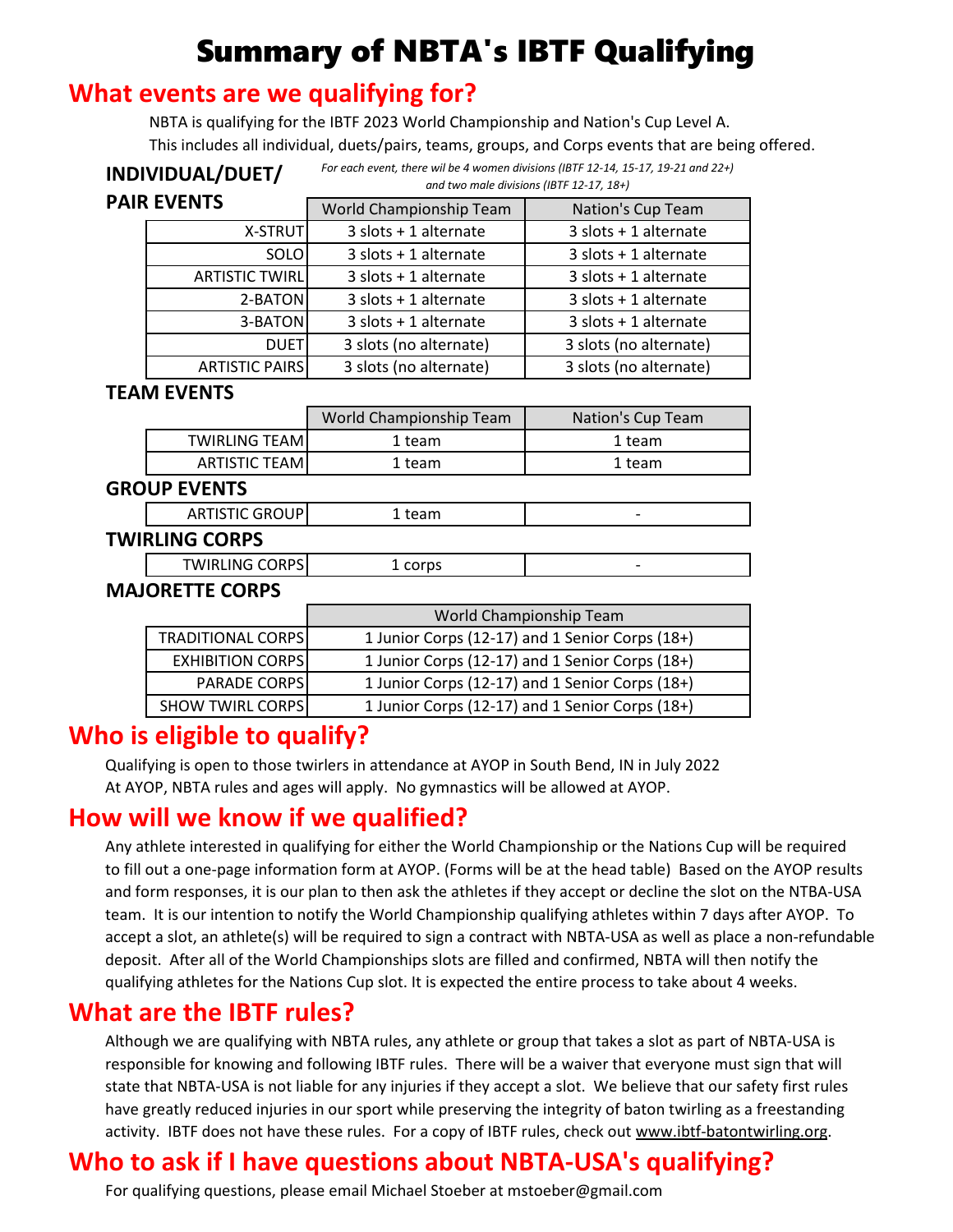## Individual Age Conversion - NBTA 2022 to IBTF 2023

"Elevated Birthday Athletes" are athletes who will advanced to the next highest IBTF age group based on the fact that NBTA and IBTF have different age determining dates. NBTA AYOP 2022 athlete's ages are determined as of September 1st, 2021. IBTF athlete's ages are determined as of December 31, 2023. "Elevated Birthday Athletes" for the IBTF 2023 World Championships and Nations Cup are athletes born between September and December in 2001, 2005, 2008 and 2011.

#### **WOMEN DIVISIONS**

- IBTF12-14 is the results from NBTA 10-12 age division plus the 7-9 "Elevated Birthday Athletes" (Sept to Dec 2011) & minus any 10-12 "Elevated Birthday Athletes" (Sept to Dec 2008).
- IBTF15-17 is the results from NBTA 13-15 age division plus the 10-12 "Elevated Birthday Athletes" (Sept to Dec 2008) & minus any 13-15 "Elevated Birthday Athletes" (Sept to Dec 2005).
- IBTF18-21 is the results from NBTA 16+ age division plus the 13-15 "Elevated Birthday Athletes" (Sept to Dec 2005)

- IBTF12-17 is the results from combined NBTA 10-12 and 13-15 divisions in front of same set of judges minus the 13-15 "Elevated Birthday Athletes" (Sept to Dec 2005)
- IBTF18+ is the results from NBTA 16+ division plus the 13-15 "Elevated Birthday Athletes" (Sept to Dec 2005). If not judged by same set of judges, the "Elevated Birthday Athlete" placement rules will apply

#### **"Elevated Birthday Athlete" Placement Rules**

- 1. First remove any 13-15 "Elevated Birthday Athletes" (Sept to Dec 2005) from Dec to Sept 2004 19 19 16 results as they move to the older IBTF divisions
- 2. Make a list of the remaining NBTA 13-15 winners based on placement. Slot Dec to Sept 2003 20 20 17 them with 1st place in the 1st slot, 2nd place in the 2nd slot, etc.
- 3. Place any 10-12 "Elevated Birthday Athletes" (Sept to Dec 2008) winners (1st  $\qquad$  Dec to Sept 2002  $\qquad$  21  $\qquad$  18 through 3rd) in the proper slot based on their results
	- A. If 1st place NBTA 10-12 is a "Elevated Birthday Athlete", slot them in the Decto Sept 2001 22 19 2nd slot with the 13-15 winners and move the rest down one.
	- B. If 2nd place NBTA 10-12 is a "Elevated Birthday Athlete", slot them between the original 3rd and 4th place 13-15 winners.
	- C. If 3rd place NBTA 10-12 is a "Elevated Birthday Athlete", slot them between the original 5th and 6th place 13-15 winners.
	- D. If 4th place or lower NBTA 10-12 "Elevated Birthday Athletes" will not be slotted.

| Birthday Athletes" (Sept to Dec 2008).                                          | <b>Birthdate</b>  | <b>IBTF 2023</b> | <b>AYOP 2022</b> |
|---------------------------------------------------------------------------------|-------------------|------------------|------------------|
| IBTF15-17 is the results from NBTA 13-15 age division plus the 10-12 "Elevated  | (young to old)    | 12/31/2023       | 9/1/2021         |
| Birthday Athletes" (Sept to Dec 2008) & minus any 13-15 "Elevated               | Dec to Sept 2012  | 11               | 8                |
| Birthday Athletes" (Sept to Dec 2005).                                          | Aug to Jan 2012   | 11               | 9                |
| IBTF18-21 is the results from NBTA 16+ age division plus the 13-15 "Elevated    | Dec to Sept 2011  | 12               | $\overline{9}$   |
| Birthday Athletes" (Sept to Dec 2005)                                           | Aug to Jan 2011   | 12               | 10               |
| IBTF22+ is the results from 16+ where the athletes were born on or before 2001  | Dec to Sept 2010  | 13               | 10               |
|                                                                                 | Aug to Jan 2010   | 13               | 11               |
| <b>MEN DIVISIONS</b>                                                            | Dec to Sept 2009  | 14               | 11               |
| IBTF12-17 is the results from combined NBTA 10-12 and 13-15 divisions           | Aug to Jan 2009   | 14               | 12               |
| in front of same set of judges minus the 13-15 "Elevated Birthday Athletes"     | Dec to Sept 2008  | 15               | 12               |
| (Sept to Dec 2005)                                                              | Aug to Jan 2008   | 15               | 13               |
| IBTF18+ is the results from NBTA 16+ division plus the 13-15 "Elevated          | Dec to Sept 2007  | 16               | 13               |
| Birthday Athletes" (Sept to Dec 2005). If not judged by same set of judges,     | Aug to Jan 2007   | 16               | 14               |
| the "Elevated Birthday Athlete" placement rules will apply                      | Dec to Sept 2006  | 17               | 14               |
|                                                                                 | Aug to Jan 2006   | 17               | 15               |
| "Elevated Birthday Athlete" Placement Rules                                     | Dec to Sept 2005  | 18               | 15               |
| Example using the IBTF15-17 group                                               | Aug to Jan 2005   | 18               | 16               |
| 1. First remove any 13-15 "Elevated Birthday Athletes" (Sept to Dec 2005) from  | Dec to Sept 2004  | 19               | 16               |
| results as they move to the older IBTF divisions                                | Aug to Jan 2004   | 19               | 17               |
| 2. Make a list of the remaining NBTA 13-15 winners based on placement. Slot     | Dec to Sept 2003  | 20               | 17               |
| them with 1st place in the 1st slot, 2nd place in the 2nd slot, etc.            | Aug to Jan 2003   | 20               | 18               |
| 3. Place any 10-12 "Elevated Birthday Athletes" (Sept to Dec 2008) winners (1st | Dec to Sept 2002  | 21               | 18               |
| through 3rd) in the proper slot based on their results                          | Aug to Jan 2002   | 21               | 19               |
| A. If 1st place NBTA 10-12 is a "Elevated Birthday Athlete", slot them in the   | Dec to Sept 2001  | 22               | 19               |
| 2nd slot with the 13-15 winners and move the rest down one.                     | Aug 2001 or older | $22+$            | $20+$            |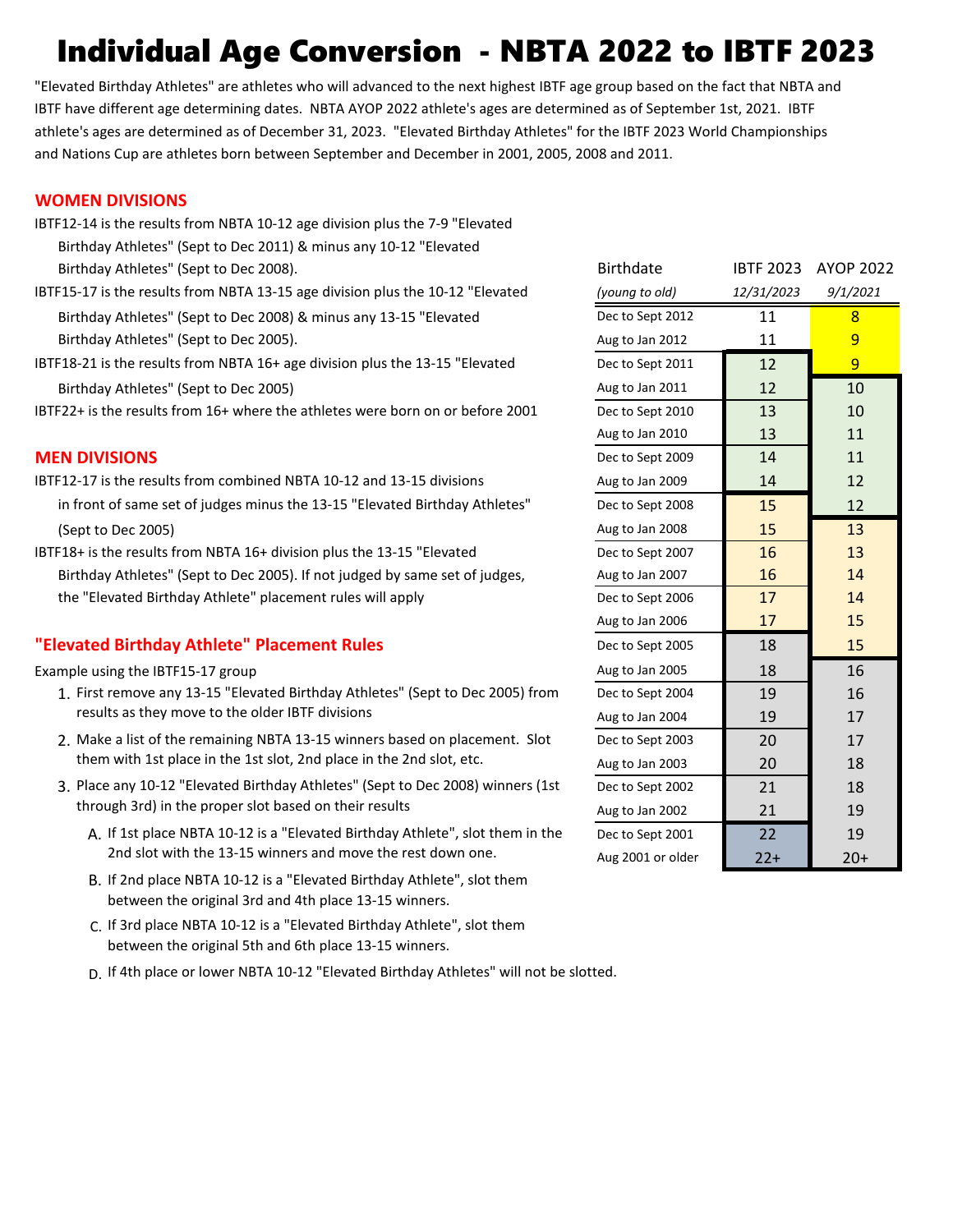## Slotting Example

Using the previous IBTF15-17 division example, the following is how the slots for placement are filled. Remember that before slotting, any 13-15 "Elevated Birthday Athletes" athletes will have already been moved to the IBTF18-21 results.

|      | No 10-12 elevated<br>birthday winners | Only the 1st place<br>10-12 winner has<br>elevated birthday | Only the 2nd place<br>10-12 winner has<br>elevated birthday | Only the 3rd place<br>10-12 winner has<br>elevated birthday |
|------|---------------------------------------|-------------------------------------------------------------|-------------------------------------------------------------|-------------------------------------------------------------|
| 1st  | 13-15 1st place                       | 13-15 1st place                                             | 13-15 1st place                                             | 13-15 1st place                                             |
| 2nd  | 13-15 2nd place                       | 10-12 1st place                                             | 13-15 2nd place                                             | 13-15 2nd place                                             |
| 3rd  | 13-15 3rd place                       | 13-15 2nd place                                             | 13-15 3rd place                                             | 13-15 3rd place                                             |
| 4th  | 13-15 4th place                       | 13-15 3rd place                                             | 10-12 2nd place                                             | 13-15 4th place                                             |
| 5th  | 13-15 5th place                       | 13-15 4th place                                             | 13-15 4th place                                             | 13-15 5th place                                             |
| 6th  | 13-15 6th place                       | 13-15 5th place                                             | 13-15 5th place                                             | 10-12 3rd place                                             |
| 7th  | 13-15 7th place                       | 13-15 6th place                                             | 13-15 6th place                                             | 13-15 6th place                                             |
| 8th  | 13-15 8th place                       | 13-15 7th place                                             | 13-15 7th place                                             | 13-15 7th place                                             |
| 9th  | 13-15 9th place                       | 13-15 8th place                                             | 13-15 8th place                                             | 13-15 8th place                                             |
| 10th | 13-15 10th place                      | 13-15 9th place                                             | 13-15 9th place                                             | 13-15 9th place                                             |
| 11th | 13-15 11th place                      | 13-15 10th place                                            | 13-15 10th place                                            | 13-15 10th place                                            |
| 12th | 13-15 12th place                      | 13-15 11th place                                            | 13-15 11th place                                            | 13-15 11th place                                            |
|      | Both the 1st and                      |                                                             | Both the 2nd and                                            | The 1st, 2nd and 3rd                                        |
|      | 2nd 10-12 winner                      | Both the 1st and 3rd                                        | 3rd 10-12 winner                                            | 10-12 winners all                                           |
|      | has elevated                          | 10-12 winner has                                            | has elevated                                                | have evaluated                                              |
|      | birthday                              | elevated birthday                                           | birthday                                                    | birthday                                                    |

|                 | nas elevatea<br>birthday | TU-TZ WINNPE NAS<br>elevated birthday | nas elevatea<br>birthday | nave evaluatea<br>birthday |
|-----------------|--------------------------|---------------------------------------|--------------------------|----------------------------|
| 1st             | 13-15 1st place          | 13-15 1st place                       | 13-15 1st place          | 13-15 1st place            |
| 2 <sub>nd</sub> | 10-12 1st place          | 10-12 1st place                       | 13-15 2nd place          | 10-12 1st place            |
| 3rd             | 13-15 2nd place          | 13-15 2nd place                       | 13-15 3rd place          | 13-15 2nd place            |
| 4th             | 13-15 3rd place          | 13-15 3rd place                       | 10-12 2nd place          | 13-15 3rd place            |
| 5th             | 10-12 2nd place          | 13-15 4th place                       | 13-15 4th place          | 10-12 2nd place            |
| 6th             | 13-15 4th place          | 13-15 5th place                       | 13-15 5th place          | 13-15 4th place            |
| 7th             | 13-15 5th place          | 10-12 3rd place                       | 10-12 3rd place          | 13-15 5th place            |
| 8th             | 13-15 6th place          | 13-15 6th place                       | 13-15 6th place          | 10-12 3rd place            |
| 9th             | 13-15 7th place          | 13-15 7th place                       | 13-15 7th place          | 13-15 6th place            |
| 10th            | 13-15 8th place          | 13-15 8th place                       | 13-15 8th place          | 13-15 7th place            |
| 11th            | 13-15 9th place          | 13-15 9th place                       | 13-15 9th place          | 13-15 8th place            |
| 12th            | 13-15 10th place         | 13-15 10th place                      | 13-15 10th place         | 13-15 9th place            |

After slotting using AYOP results, NBTA will start at the top of list and offer the highest scoring athletes (top 3 to the World Championships, 4th position as alternate) moving down the list as far as necessary until all slots are filled.

Note that if an athlete has already been selected as an USTA representative in a discipline for either the World Championships or Nations Cup, that athlete will not be eligible for a World Championship or Nations Cup slot in the same discipline. We welcome you to compete at AYOP in order to compete for the National title, but know you will be pass over in the slotting process.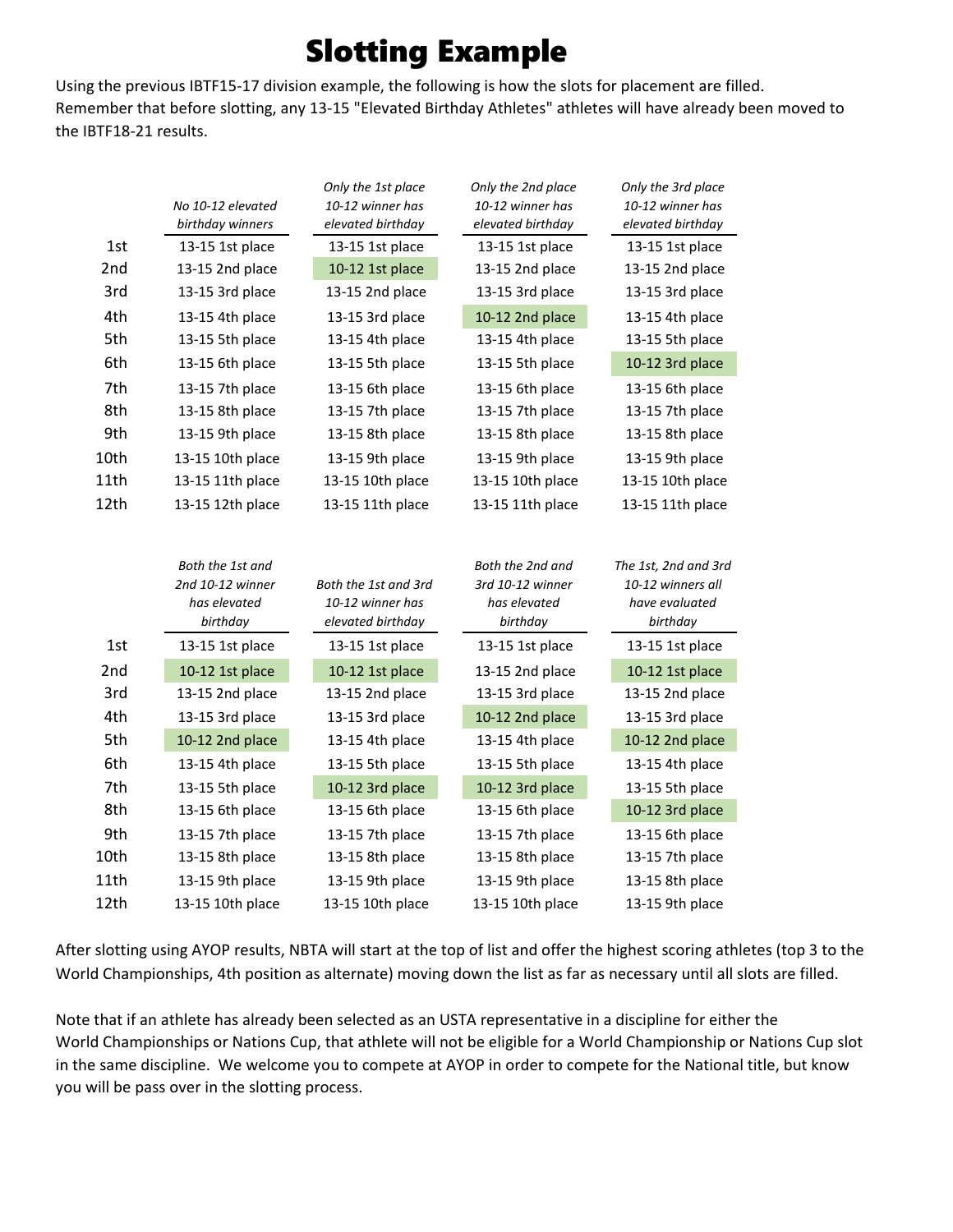## Individual Event Qualifying - World Championship

*Slots will slide down the results if an athlete is unable or does not desire to fulfill that slot*

#### RESULTS FROM AYOP's 2022 WORLD OPEN TWIRLOFFS

|                |                      | Women's      | Women's          | Women's          | Women's      | Men's            | Men's          |
|----------------|----------------------|--------------|------------------|------------------|--------------|------------------|----------------|
|                | <b>IBTF</b>          | IBTF12-14    | <b>IBTF15-17</b> | <b>IBTF18-21</b> | $IBTF22+$    | <b>IBTF12-17</b> | <b>IBTF18+</b> |
| <b>X-STRUT</b> | World's Championship | 1st,2nd &3rd | 1st.2nd &3rd     | 1st,2nd &3rd     | 1st,2nd &3rd | 1st,2nd &3rd     | 1st,2nd &3rd   |
|                | Alternate            | 4th          | 4th              | 4th              | 4th          | 4th              | 4th            |
| 2-BATON        | World's Championship | 1st,2nd &3rd | 1st,2nd &3rd     | 1st,2nd &3rd     | 1st,2nd &3rd | 1st,2nd &3rd     | 1st,2nd &3rd   |
|                | Alternate            | 4th          | 4th              | 4th              | 4th          | 4th              | 4th            |
| 3-BATON        | World's Championship | 1st,2nd &3rd | 1st,2nd &3rd     | 1st,2nd &3rd     | 1st,2nd &3rd | 1st,2nd &3rd     | 1st,2nd &3rd   |
|                | Alternate            | 4th          | 4th              | 4th              | 4th          | 4th              | 4th            |

#### RESULTS FROM AYOP's 2022 NATIONAL MAJORETTE CONTEST and MEN'S CHAMPIONSHIPS

|      |                      | Women's      | Women's          | Women's          | Women's                 | Men's            | Men's                   |
|------|----------------------|--------------|------------------|------------------|-------------------------|------------------|-------------------------|
|      | IBTFI                | IBTF12-14    | <b>IBTF15-17</b> | <b>IBTF18-21</b> | $IBTF22+$               | <b>IBTF12-17</b> | <b>IBTF18+</b>          |
| SOLO | World's Championship | 1st.2nd &3rd | 1st.2nd &3rd     | 1st.2nd &3rd     | $1$ st, $2$ nd & $3$ rd | 1st,2nd &3rd     | $1st.2nd$ & 3rd $\vert$ |
|      | Alternate            | 4th          | 4th              | 4th              | 4th                     | 4th              | 4th                     |

#### RESULTS FROM AYOP 2022 RHYTHMIC TWIRL RESULTS

|                 |                      | Women's          | Women's          | Women's          | Women's                  | Men's            | Men's          |
|-----------------|----------------------|------------------|------------------|------------------|--------------------------|------------------|----------------|
|                 | <b>IBTF</b>          | <b>IBTF12-14</b> | <b>IBTF15-17</b> | <b>IBTF18-21</b> | $IBTF22+$                | <b>IBTF12-17</b> | <b>IBTF18+</b> |
| <b>ARTISTIC</b> | World's Championship | 1st.2nd &3rd     | 1st.2nd &3rd     | 1st,2nd &3rd     | 1st, 2nd $&$ 3rd $\vert$ | 1st.2nd &3rd     | 1st.2nd &3rd   |
| <b>TWIRL</b>    | Alternate            | 4th              | 4th              | 4th              | 4th                      | 4th              | 4th            |

#### RESULTS FROM AYOP's 2022 WORLD OPEN DUET TWIRLOFFS

|                                    |                      | <b>DUET</b>                       | <b>ARTISTIC PAIR</b>              | <b>DUET</b>                       | <b>ARTISTIC PAIR</b>                   |
|------------------------------------|----------------------|-----------------------------------|-----------------------------------|-----------------------------------|----------------------------------------|
|                                    | <b>IBTF</b>          | <b>Combined IBTF</b><br>age 24-35 | Average IBTF age<br>between 12-17 | <b>Combined IBTF</b><br>age $36+$ | <b>Average IBTF age</b><br>between 18+ |
| DUET &                             | World's Championship | 1st,2nd,3rd, 4th,5th &6th         |                                   | 1st,2nd,3rd, 4th,5th &6th         |                                        |
| <b>ARTISTIC PAIRS</b><br>Alternate |                      | None                              |                                   | None                              |                                        |

*1st place duet will be able to select either the Duet or Artistic Pair Slot. After selecting, the 2nd place duet will decides. This will continue until all 3 duet and all 3 artistic pair slots are filled.*

## Individual Event Qualifying - Nations Cup

Nations Cup slots for individual events will be filled from the AYOP results after all of the IBTF World Championship slots are filled. IBTF Nations Cup is designed as a training ground for the future. Be aware there are important restrictions. Please consult the IBTF rulebook for restriction rules and clarifications.

Prior to competing at AYOP, each athlete(s) will indicate their interest in representing NBTA USA's team. In order to be considered for a Nations Cup slot in a displine, the athlete(s) will need to adhere to the requirements below as they compete in the advance level of that displine they desire to qualify in. The athlete(s) has/have

- 1) Never participated in an International Championship (WFNBTA/WBTF) for that discipline (starting from age 7)
- 2) Never placed top 20 in National Majorette Contest for the solo discipline (starting from age 7)
- 3) Never placed top 5 in a discipline's final in twirloffs. Those disciplines are X-Strut, Two-Baton, Duet (starting from age 7)
- 4) Never placed top 5 in Rhythmic twirloffs (starting from age 7)

In addition to the above requirements, the athlete must not be in a USTA Nations Cup slot in **ANY** discipline to be eligible for any NBTA-USA Nations Cup slot. This is to ensure more participation as encouraged by IBTF and is to ensure the travel group size with NBTA's world team.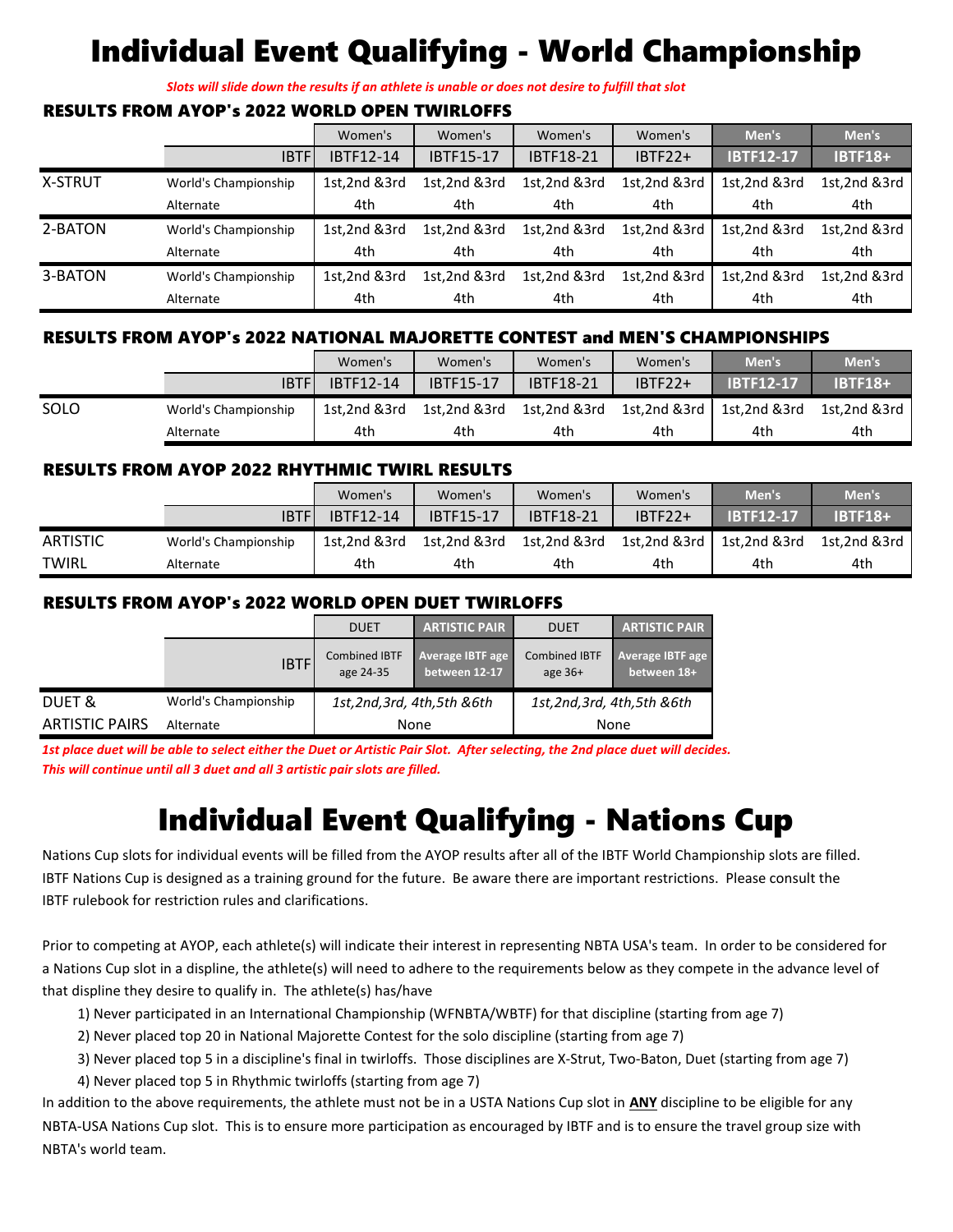## Team Qualifying Rules 2022

**One team for World Championships and one team for Nations Cup (Level A)**

#### RESULTS FROM AYOP's IBTF TEAM COMPETITION

#### **TWIRLING TEAM (team size of 6-8)**

Winner of the **Advanced Senior Small Twirling Team** division at AYOP will be awarded the World Championship slot if they meet the qualifications below. The Nations Cup representative will go to the next highest finishing team that also meets the qualifications listed below.

#### **ARTISTIC TEAM (team size of 6-8)**

Winner of the **Advanced Senior Small Dance Twirl Team** division at AYOP will be awarded the World Championship slot if they meet the qualifications below. The Nations Cup representative will go to the next highest finishing team that also meets the qualifications listed below.

## Group Qualifying Rules 2022

**One group for World Championships only. No Nations Cup.**

#### **ARTISTIC GROUP (team size of 10+)**

Winner of the **Advanced Senior Large Dance Twirl Team** division at AYOP will be awarded the World Championship slot if they meet the qualifications below. There is no Nations Cup division.

#### **WORLD CHAMPIONSHIP TEAM/GROUP QUALIFICATIONS**

In order to qualify for World Championship slot in one of the three team/group divisions (twirling team, artistic team, and artistic group), the organization must meet the following qualifications

- 1) Must not be a team/group who is the USTA selection for the World Championship slot in that same division
- 2) Must not be a team/group who is an USTA selection in the Nations Cup in any of the team divisions

#### **NATIONS CUP TEAM QUALIFICATIONS**

In order to qualify for Nations Cup in one of the team divisions (twirling team and artistic team), the organization must meet the following qualifications

- 1) Must not be a team/group who qualified in the World Championship slot in any of the three team/group divisions
- 2) Must not be a team/group who qualified in a Nations Cup slot in the other team divisons. (limit one NC slot per organization)
- 3) Must not be a team who qualified in Senior Dance Twirl or Senior Twirl Team for a WFNBTA competition since 2014.

List of WFNBTA Senior Teams in the last 3 championships

*Wheaton Majorettes*

#### **SPECIAL ATHLETE NOTES - TEAMS**

- 1. An athlete may be on multiple World Championship team/groups as long as they are not on any Nations Cup teams.
- 2. An athlete may be on only one Nations Cup team as long as they are also not on any World Championship team.